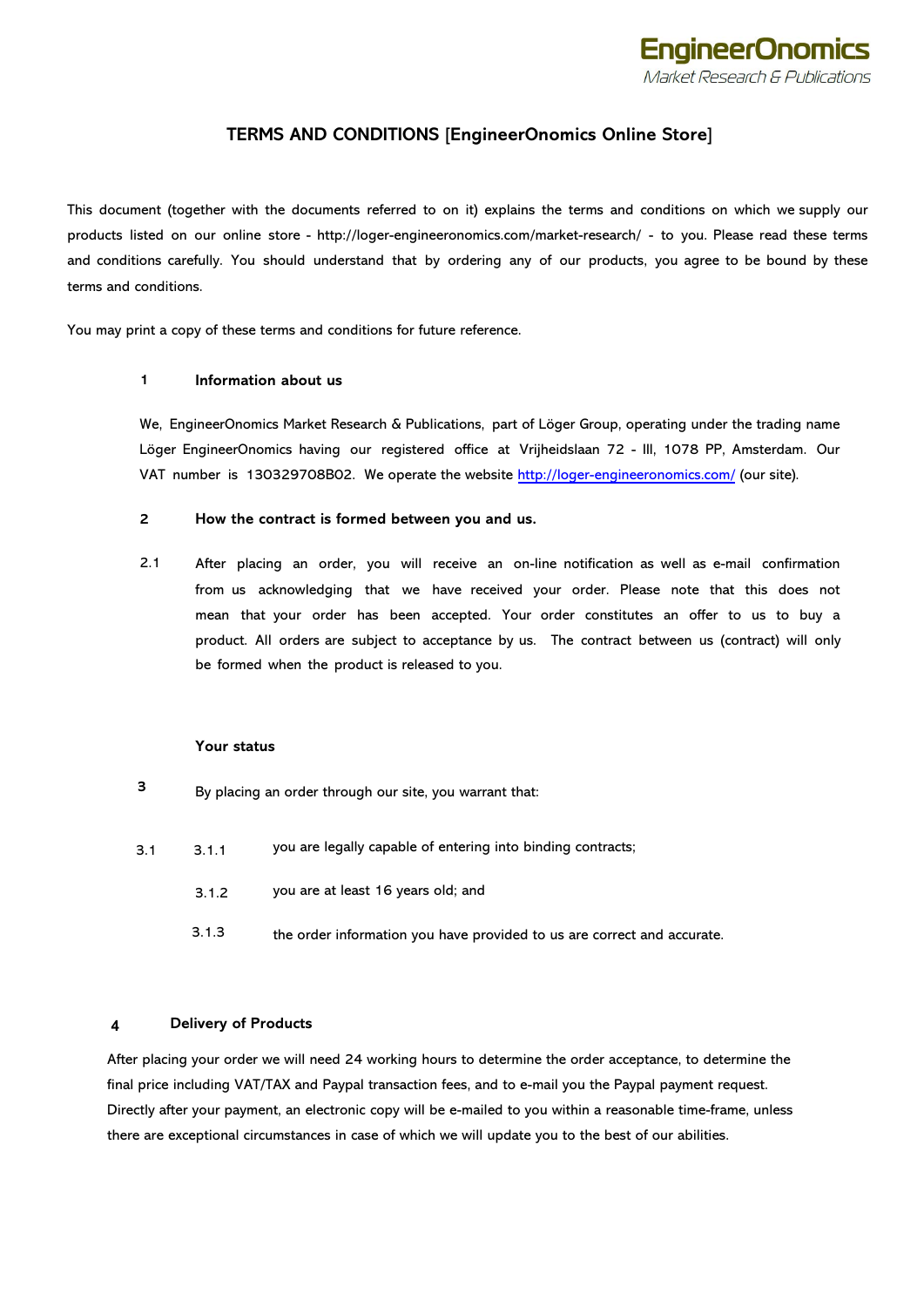## **5 Warranty**

We warrant to you that any product purchased from us through our site will, on delivery, conform with its description, be of satisfactory quality, and be reasonably fit for all the purposes for which products of that kind are commonly supplied. All other warranties, conditions or terms relating to fitness for purpose, merchantability, satisfactory quality or condition whether implied by stature or common law are excluded in so far as permitted by law.

#### **6 Cancellation rights and refunds**

- 6.1 After the payment has been made, you have the possibility to cancel the order and receive a refund in the event that you received a product that deviates considerably from the product description or is damaged on delivery. For this you need to inform us of this in writing within 15 days of purchase. If a product is returned to us damaged and you have not informed us that the Product was damaged when you received it then we may refuse your right to cancel or receive a refund.
- 6.2 If you are contracting as a consumer, you have a statutory right to cancel your product order within 24 hours after your order, without any cancellation fees. To cancel a order, you must inform us by e-mail.
- 6.3 You will not have any right to cancel a contract for the supply of any made-to-measure or personalized products which have had their security seal opened or unsealed, if applicable.

#### 7 **Transfer of rights and obligations**

- 7.1 We may transfer or delegate our rights and obligations under these terms and conditions to another partner organization - eg within the framework of a licensing or franchise partner agreement - but that will not affect your rights or our obligations under your contract with us.
- You may only transfer your rights and obligations under your contract with us if we agree to this in writing. 7.2

#### **Copyrights and Intellectual Property** 8

#### All Rights Reserved. 8.1

No part of our products may be reproduced, transmitted, shared or copied in any way, electronic, mechanical, photocopying, recording or otherwise, without the prior explicit permission of the publisher, EngineerOnomics. The facts of this report are believed to be correct at the time of publication but cannot be guaranteed. Please note that the findings, conclusions, and recommendations that EngineerOnomics delivers will be based on information gathered in good faith from both primary and secondary sources, whose accuracy we are not always able to guarantee. As such EngineerOnomics can accept no liability whatever for actions taken based on any information that may subsequently prove to be incorrect.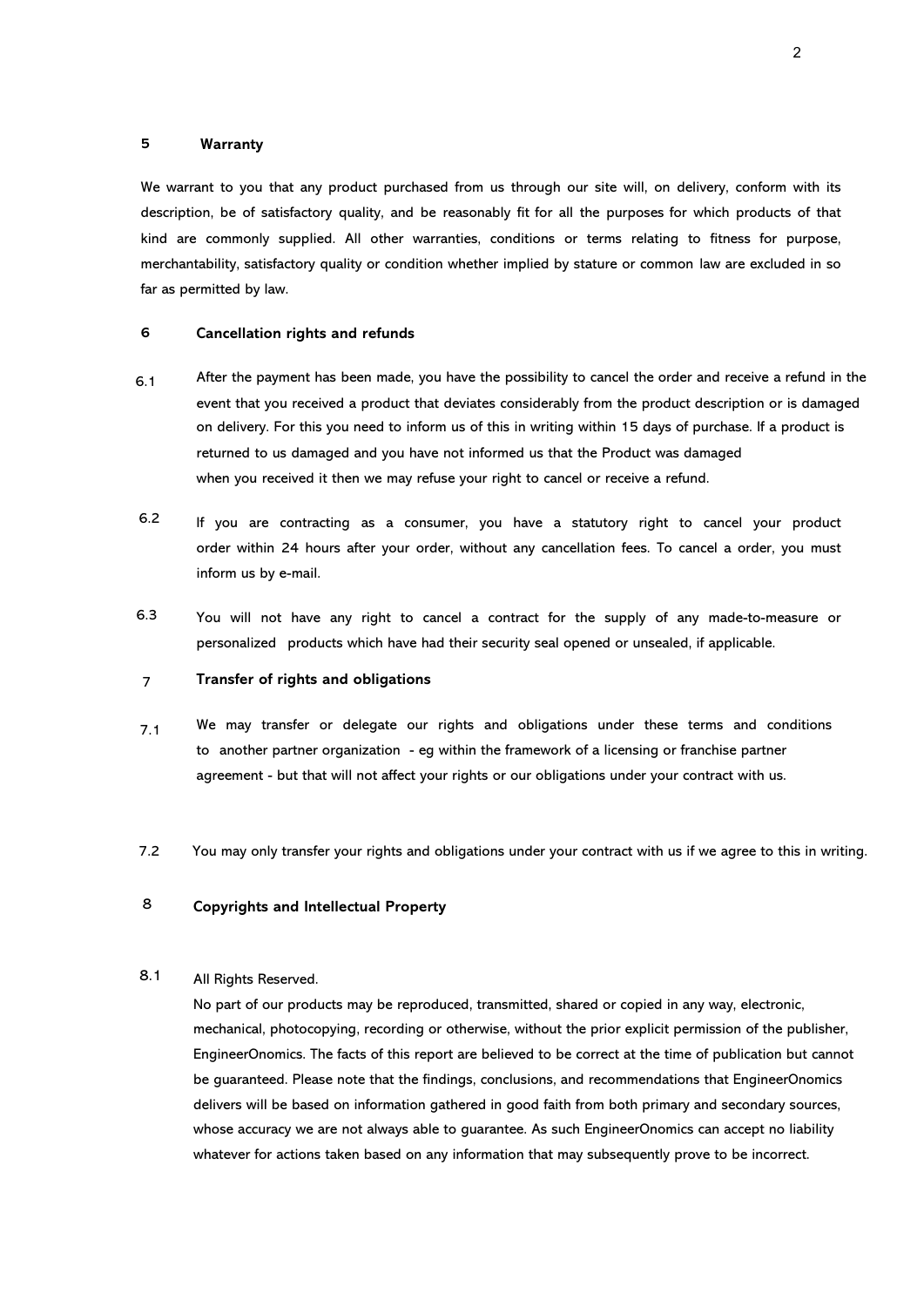#### 9 **Price**

- 9.1 The price of the products will be as quoted on our site, if applicable with added discount based on the location of your organization's headquarters if you ordering as a business, and based on location of your residence if you are ordering as a consumer.
- 9.2 The quoted prices are excluding VAT and PayPal transaction fees. The rate of VAT is based upon your location and as a percentage of the quoted prices on the website, at the time of order.
- The total price payable will be calculated based on the quoted price on the website, added with VAT, added with PayPal transaction fees, and if applicable with added discount. 9.3

#### **10 How we use your information**

10.1 Please read the EngineerOnomics Privacy Policy http://loger-engineeronomics.com/wp-content/ uploads/2021/01/EngineerOnomics-Privacy-Policy-23-01-20.pdf for details on how we will use your information. By agreeing and accepting these terms and conditions you hereby agree and accept the terms of our Privacy Policy.

#### 11 **Our liability to a business**

- 11.1 This paragraph 11 applies when you are making payments in the course of a business. It does not apply where you are a consumer.
- 11.2 Subject to paragraph 1[1.4,](http://commercial.practicallaw.com/2-201-7012?source=relatedcontent#a623687#a623687) if we fail to comply with these terms and conditions, we shall only be liable to you for the purchase price of the products and, subject to [paragraph 11.2,](http://commercial.practicallaw.com/2-201-7012?source=relatedcontent#a463467#a463467) any losses that you suffer as a result of our failure to comply (whether arising in contract, delict (including negligence), breach of statutory duty or otherwise).
- 11.3 Subject to paragraph 11.4, we will not be liable for losses that result from our failure to comply with these terms and conditions that fall into the following categories even if such losses were in our contemplation as at the date that the contract constituted by these terms and conditions was formed between us of being a foreseeable consequence of our breach: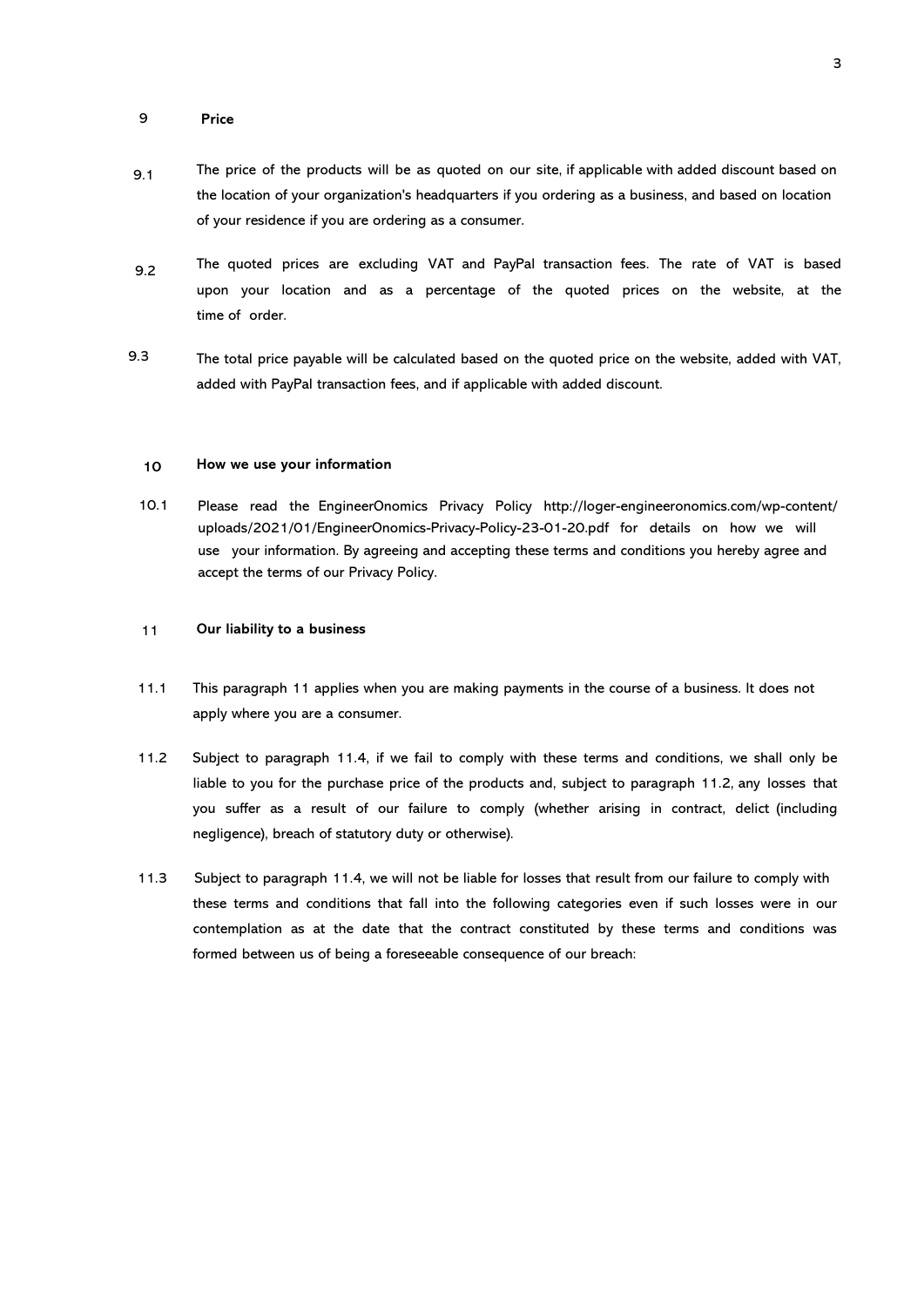- (a) loss of income or revenue;
- (b) loss of business;
- (c) loss of profits;
- (d) loss of anticipated savings;
- (e) loss of data; or
- (f) waste of management or office time.
- 11.4 We do not in any way exclude or limit our liability for:
	- (a) defective products; or
	- (b) any other matter for which liability cannot be excluded or limited by law.

This paragraph 11 does not apply if you are contracting as a consumer. If you are contracting as a consumer please see paragraph 12.

### **12 Our liability to a consumer**

- 12.1 If we fail to comply with these terms and conditions, we we shall only be liable to you for the purchase price of the products. Loss or damage is foreseeable if it was an obvious consequence of our breach or it was otherwise contemplated by you and us at the time we entered into the relevant Contract.
- 12.2 We only supply the Product for domestic and private use. You agree not to use the product for any commercial, business or re-sale purposes, and we have no liability to you for any loss of profit, loss of business, business interruption, or loss of business opportunity.
- 12.3 We do not in any way exclude or limit our liability for:
	- (a) any breach of the terms
	- (b) defective products under the Consumer Rights Directive (EU) 2019/2161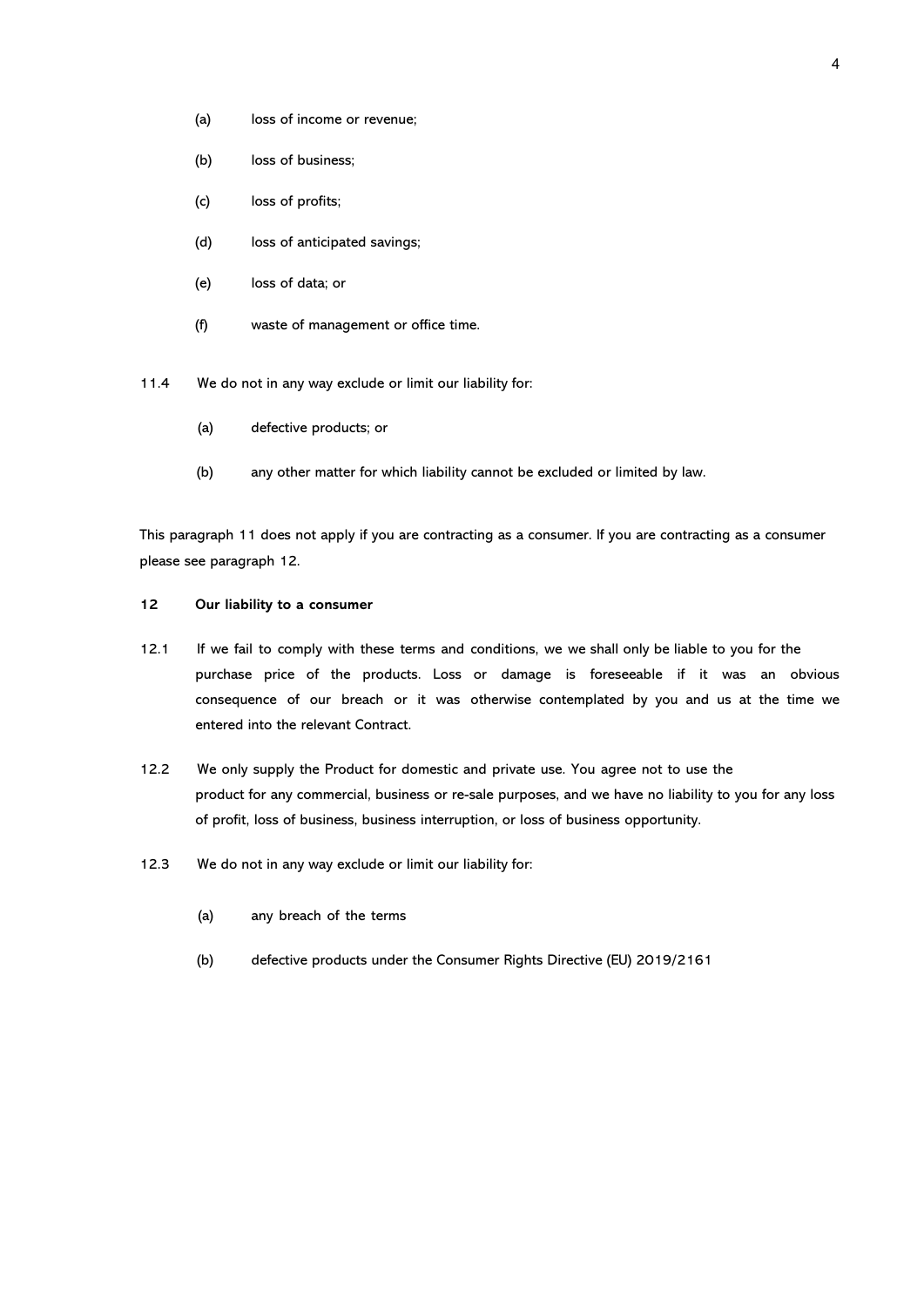(c) any other matter for which it would be illegal for us to exclude or attempt to exclude our liability.

This paragraph 12 does not apply if you are contracting as a business. If you are contracting in the course of business please see paragraph 14.

#### **13 Our right to vary these terms and conditions**

- 13.1 We have the right to revise and amend these terms and conditions from time to time.
- 13.2 You will be subject to the policies and terms and conditions in force at the time that you order Products and/or Services from us, unless any change to those policies or these terms and conditions is required to be made by law or governmental authority (in which case it will apply to orders previously placed by you).

#### **14 Our contract with you if you are a business**

- 14.1 These terms and conditions and any document expressly referred to in them constitute the whole agreement between us and supersede all previous discussions, correspondence, negotiations, previous arrangement, understanding or agreement between us relating to the subject matter hereof.
- 14.2 We each acknowledge that, in entering into a Contract, neither of us relies on, or will have any remedies in respect of, any representation or warranty (whether made innocently or negligently) that is not set out in these terms and conditions or the documents referred to in them.
- 14.3 Each of us agrees that our only liability in respect of those representations and warranties that are set out in this agreement (whether made innocently or negligently) will be for breach of contract.
- 14.4 Nothing in this paragraph limits or excludes any liability for fraud.

If you are contracting as a consumer, this [paragraph](http://commercial.practicallaw.com/2-201-7012?source=relatedcontent#a1003669#a1003669) 14 does not apply. If you are contracting as a consumer please see paragraph 15.

## **15 Our contract with you if you are a consumer**

If you are contracting as a consumer, we intend to rely upon these terms and conditions and any document expressly referred to in them in relation to the subject matter of any Contract. While we accept responsibility for statements and representations made by our duly authorised agents, please make sure you ask for any variations from these terms and conditions to be confirmed in writing.

If you are contracting in the course of business, this [paragraph](http://commercial.practicallaw.com/2-201-7012?source=relatedcontent#a1003669#a1003669) 15 does not apply. If you are contracting in the course of business please see paragraph 14.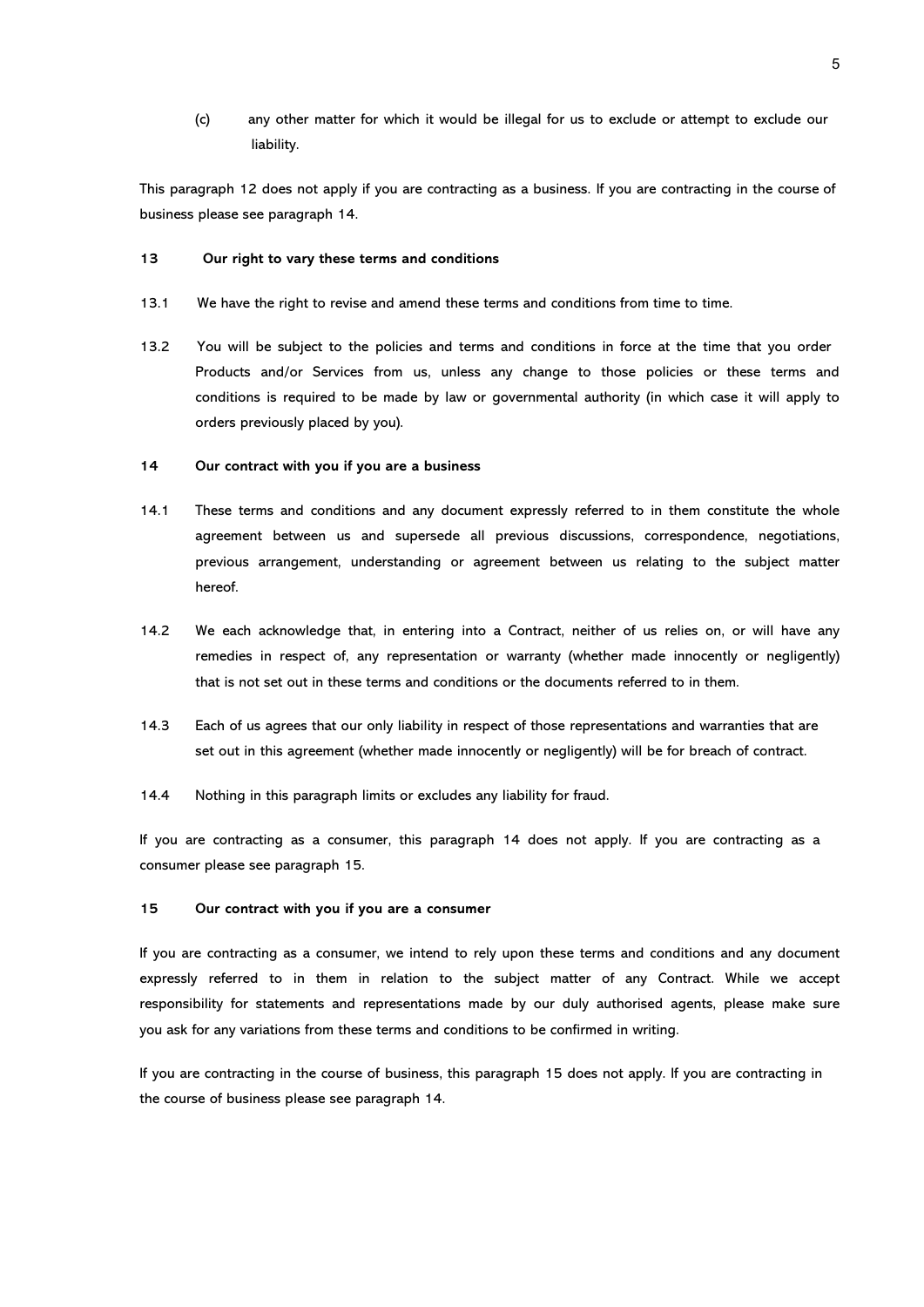#### **16 Written communications**

Applicable laws require that some of the information or communications we send to you should be in writing. When using our site, you accept that communication by us to you will be electronic. We will contact you by email or provide you with information by posting notices on our site. For contractual purposes you agree to this electronic means of communication and you acknowledge that all contracts, notices, information and other communications that we provide to you electronically comply with any legal requirement that such communications be in writing. This condition does not affect your statutory rights.

## **17 Notices**

- 17.1 Any notice to be sent by you or by us in connection with these terms and condition can be sent by letter or by email. Notices to us should be sent to one of the following addresses:
	- 17.1.1 Post: Vrijheidslaan 72 - 3, 1078 PP Amsterdam, the Netherlands

Email: e.ozsen@loger-engineeronomics.com

- 17.1.2
- 17.2 We will send notices to you by email to the email address that you supplied at the time of signing up to our site.
- 17.3 Either of us can change the address for notices by telling the other in writing the new address, but the previous address will continue to remain valid for 7 days after the change is notified.
- 17.4 If sent to the correct address, a notice will be treated as received 3 working days after sending if a letter or 24 hours if sent by email even if it is not actually received.

#### **18 Third party rights**

A person who is not party to these terms and conditions or a Contract shall not have any rights under or in connection with them.

#### **19 Waiver**

The failure of either party to exercise or enforce any right conferred on that party by these terms and conditions shall not be deemed to be a waiver of any such right or operate to bar the exercise or enforcement thereof at any time or times thereafter. No waiver by us of any of these terms and conditions will be effective unless it is expressly stated to be a waiver and is communicated to you in writing in accordance with [paragraph 1](http://commercial.practicallaw.com/2-201-7012?source=relatedcontent#a837313#a837313)6 above.

### **20 Severability**

If any court or competent authority decides that any of the provisions of these terms and conditions or any provisions of a Contract are invalid, unlawful or unenforceable to any extent, the term will, to that extent